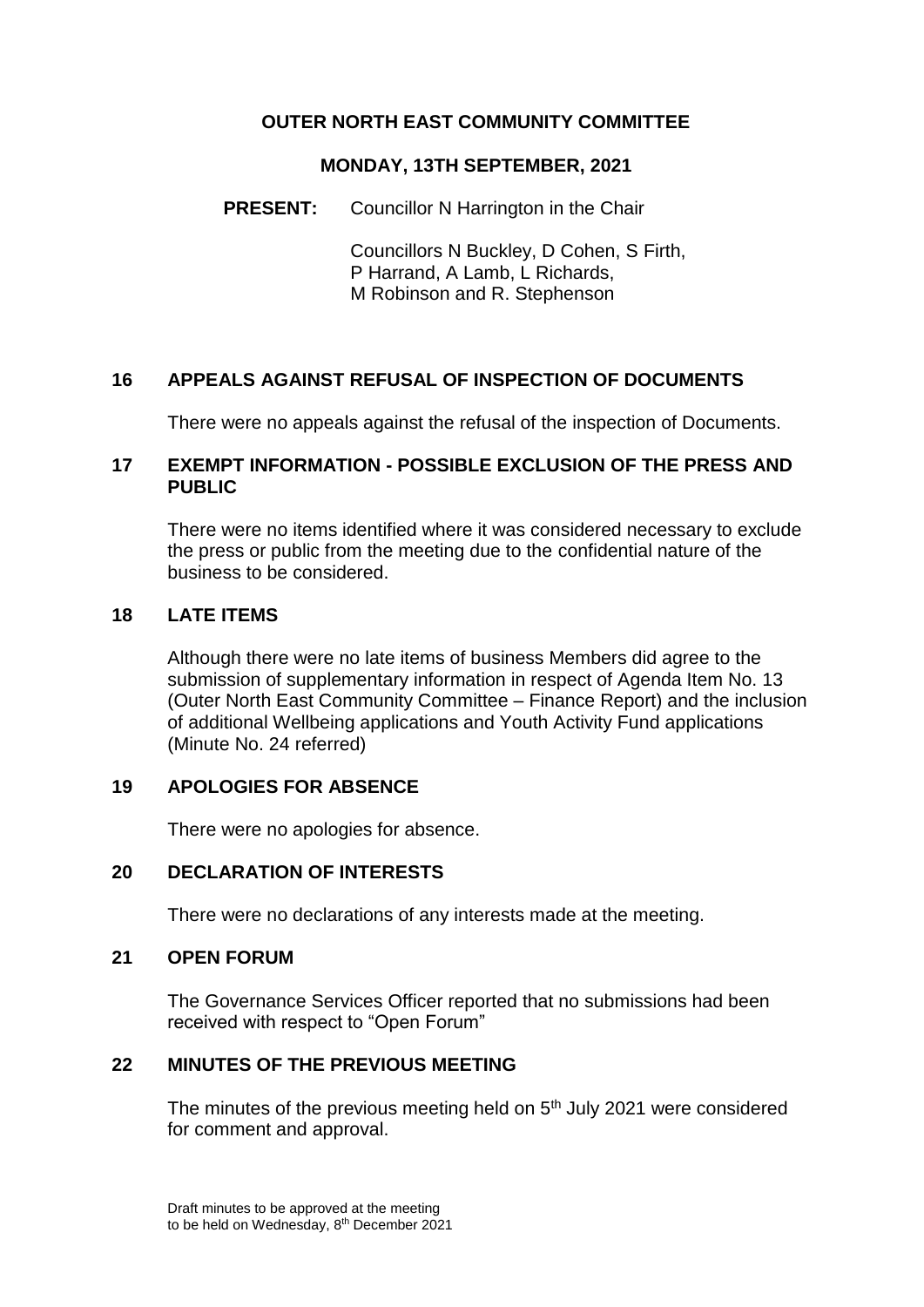With reference to Minute No.10 – Community Committee Appointments 2021/22 it was confirmed that the Community Committee Champions for this Committee be appointed as follows:

- Environment & Community Safety Councillor M Robinson
- Children's Services Councillor D Cohen
- Employment, Skills and Welfare Councillor M Robinson
- Health, Wellbeing and Adult Social Care Councillor N Harrington

**RESOLVED** – That, with the inclusion of the above, the minutes of the previous meeting held on 5th July 2021were confirmed as a true and correct record

## **23 MATTERS ARISING FROM THE MINUTES**

With reference to Minute No. 12 – Outer North East Community Committee – Update Report and the request to draw to the attention of LASBT the concerns raised by Members about the lack of visit.

The Localities Officer confirmed that discussions had taken place with LASBT and face to face meetings were now being undertaken.

### **24 OUTER NORTH EAST COMMUNITY COMMITTEE - FINANCE REPORT**

The Head of Locality Partnerships submitted a report which provided an update on the budget position for the Wellbeing Fund, Youth Activity Fund, Capital Budget, as well as the Community Infrastructure Levy Budget for 2020/21.

Included within the report were:

- Details of the Wellbeing Budget position
- Wellbeing proposals for consideration and approval
- Details of projects approved via Delegated Decision
- You Activities Fund proposals for consideration and approval
- Details of the Capital Budget
- Details of the Community Infrastructure Levy Budget (CIL)

The Localities Officer presented the report and responded to Members comments and queries.

Detailed discussion ensued on the contents of the report together with the appendices which included:

- Available funding for the current financial year.
- Clarification around some of the projects seeking financial assistance.

### **RESOLVED –**

Draft minutes to be approved at the meeting to be held on Wednesday, 8th December 2021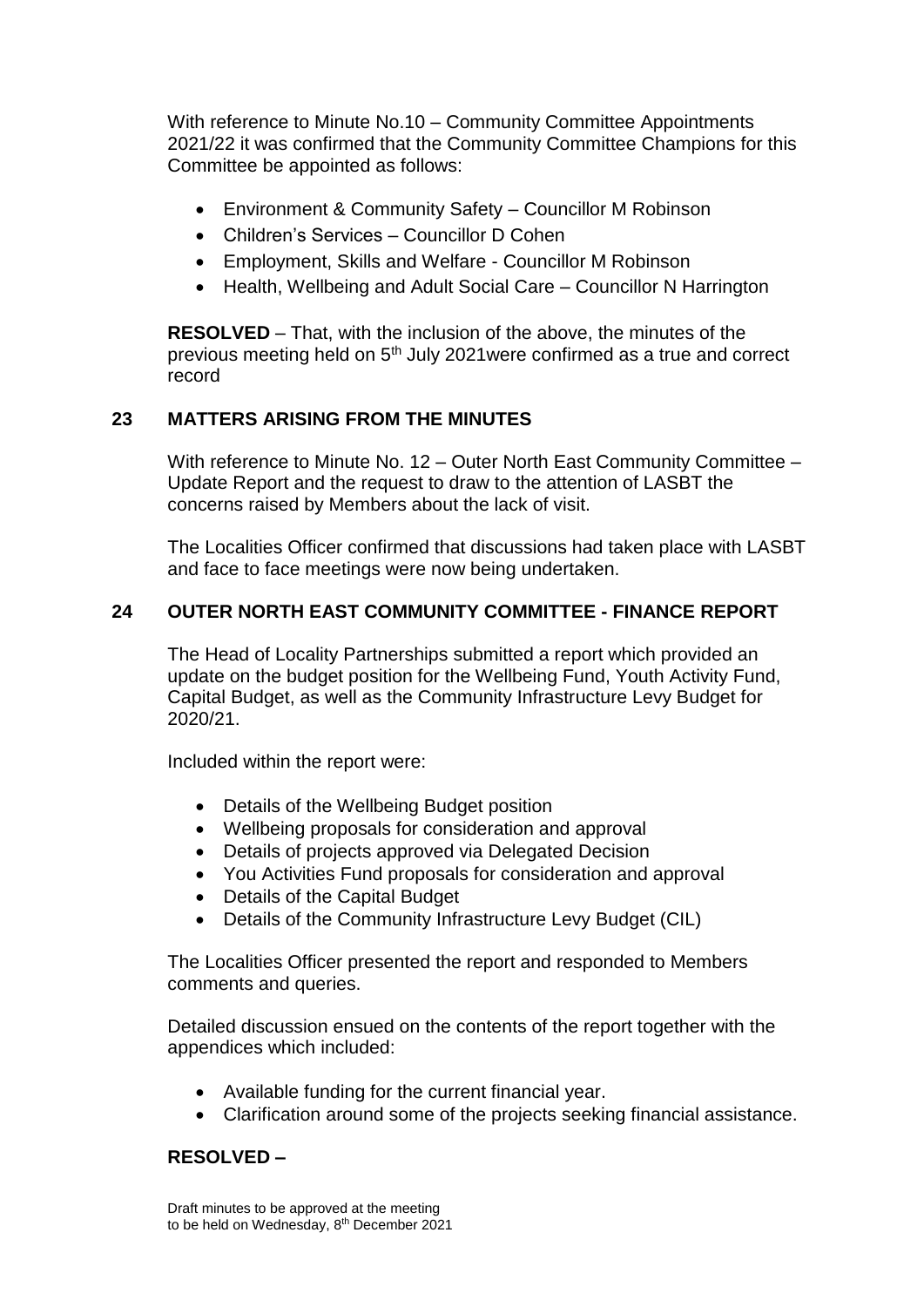- (i) To note the Wellbeing Budget Position 2021/22.
- (ii) That the following Wellbeing Projects be determined as follows:

| Project                                                    | Organisation                                        | <b>Amount Granted (£)</b> |
|------------------------------------------------------------|-----------------------------------------------------|---------------------------|
| Community<br>Engagement<br>(Ring Fenced)                   | <b>Alwoodley Councillors</b>                        | £200<br>(Alwoodley Ward)  |
| <b>Skips</b><br>(Ring Fenced)                              | <b>Alwoodley Councillors</b>                        | £600<br>(Alwoodley Ward)  |
| <b>Grit Bins</b>                                           | <b>Harewood Councillors</b>                         | £3,000<br>(Harewood Ward) |
| <b>Litter Bins for Thorner</b><br>Village                  | Communities Team/<br>Cleaner<br>Neighbourhoods Team | £545<br>(Harewood Ward)   |
| Barwick in Elmet and<br><b>Scholes Christmas</b><br>Lights | Barwick in Elmet and<br>Scholes Parish Council      | £1,000<br>(Harewood Ward) |

(iii) To note that since the last meeting on  $5<sup>th</sup>$  July 2021, the following project had been considered and approved by DDN:

Wetherby Arts Festival 2021

(iv) That the following Youth Activity Projects be determined as follows:

| <b>Project</b>           | Organisation             | <b>Amount Granted (£)</b> |
|--------------------------|--------------------------|---------------------------|
| <b>External Training</b> | <b>Alwoodley Juniors</b> | £780                      |
| <b>Facilities</b>        | <b>Football Club</b>     | (Alwoodley Ward)          |

- (v) To note the details of the Capital Budget as set out in table 3 of the submitted report
- (vi) To note the details of the Community Infrastructure Levy, as referred to in paragraph 29 of the submitted report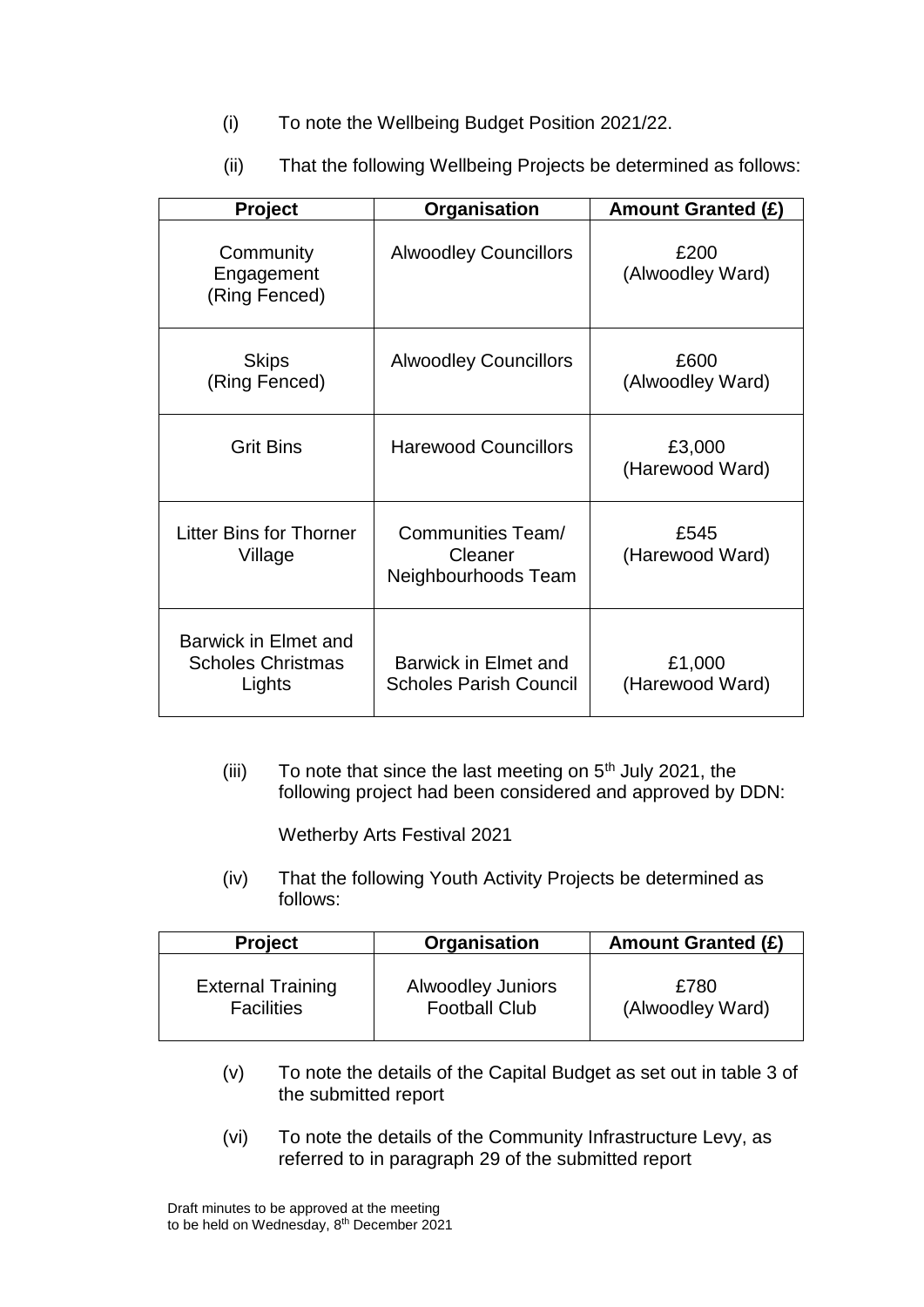### **25 City Plan Engagement**

The Chair introduced and welcomed Councillor Jane Dowson, Deputy Executive Member (Strategy & Policy) together with Mike Eakins, Intelligence and Policy Manager.

Addressing the Committee, Councillor Dowson said it had been 10 years since the last City Plan had been undertaken. During that period a lot of significant events had taken place: Brexit, Devolution, the Climate Emergency and most recently the Covid-19 Pandemic. It was suggested that Local Authorities could no longer do everything for themselves, Councillor Dowson said we require the support of the private sector who need to step up and become more involved at a local level.

Members were informed that the new City Plan would draw upon the many on-going consultations: The Strategic Needs Assessment, Planning Consultation and the Highways and Transportation Consultation, but we need to hear from local people. Councillor Dowson said Leeds had a population of 800,000, what happens in Leeds effects the whole of the north of England in terms of: employment, financial services, digital infrastructure, Leeds also has a large student population. Issues such as climate change and the pandemic had taught us that we need to communicate with each other (external parties) to share the vision in order to move ideas forward.

The Intelligence and Policy Manager spoke further about "A new City Plan for Leeds" and explained: why now for a City Plan, what will the City Plan aim to do and how will the City Plan be developed.

Members were requested to provide feedback on the following discussion questions:

- What are the big issues for Leeds now, and over the next ten years?
- What are the big issues for the Outer North East now, and over the next ten years?
- How can local communities play their part? What strengths can they draw upon?
- Does "Best City" still resonate? If not, what could it be replaced with?

In responding Members said:

HS2, the expansion of Leeds/Bradford airport, flood alleviation and a mass transport system were all important issues for the City which required progressing.

At a local level public transport, in the outer areas was a major concern, also there was a vast amount of housing development taking place in Wetherby, in the near future would there be sufficient school places, GP practices and could the local road network cope with increased traffic generation. The local refuse collection service in the Outer North East area was unreliable and inefficient. In education the key stage 2 results for the area were very poor,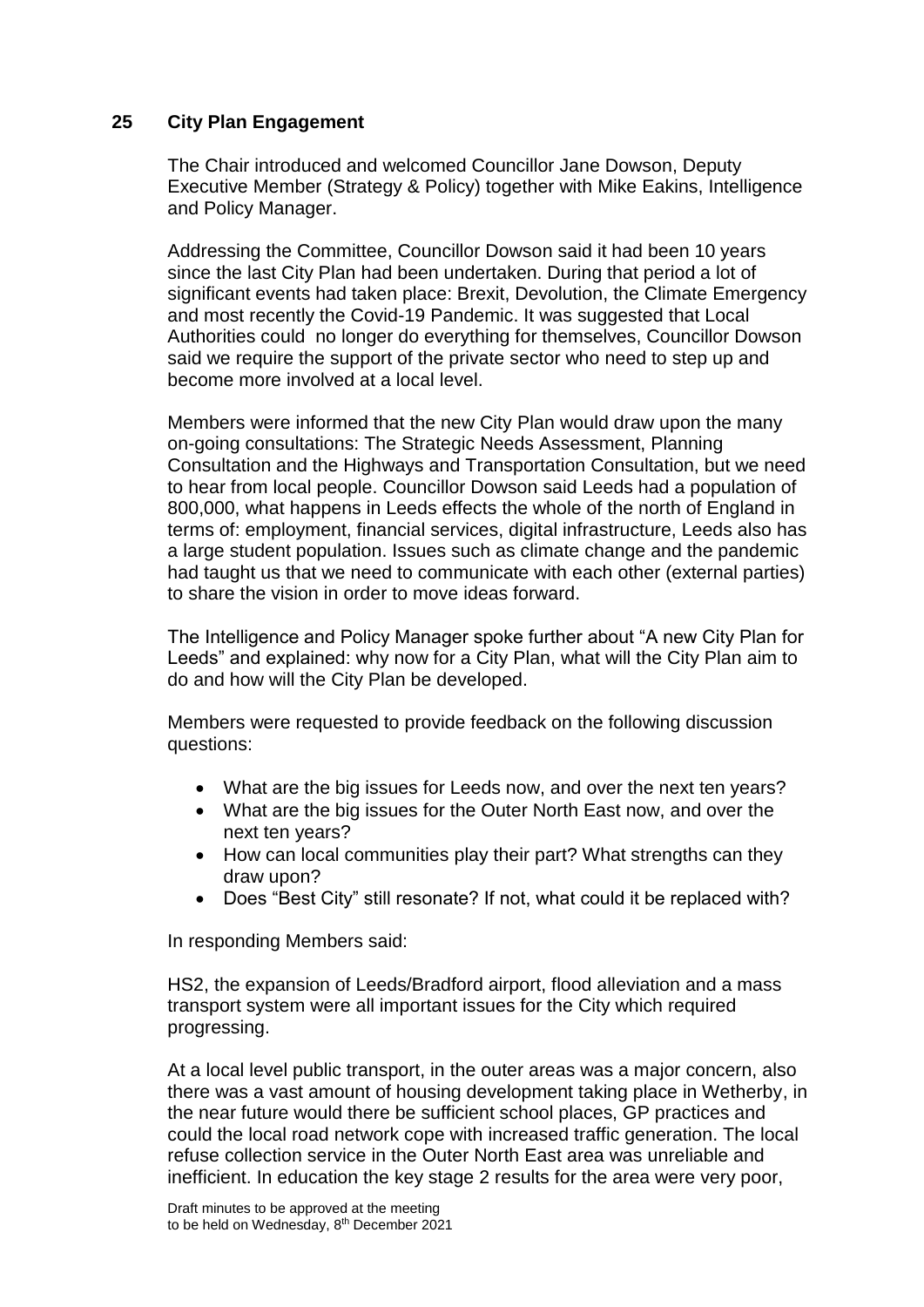many parents choosing to send their children to schools in North Yorkshire as a consequence.

Responding to the question, how could local Communities play their part – Members said that the Outer North East area had a large number of Parish and Town Councils and it was important to engage and hear from these organisations if you wanted to understand what was the need at a local level. On the issue of local strengths, it was reported that the Boston Spa Academy had been identified as an outstanding school and that it may be possible for the school to share its management strategies with other schools across the city.

In terms of does "Best City" still resonate? – Members were of the view that for those residents living in the outer areas i.e Wetherby, identity was an issue, many did not associate themselves as Leeds residents and considered they were very much removed from those residents living south of the ring road, where in their view the majority of the LCC resources appeared to be concentrated.

The Chair reported that a "Big Leeds Chat" event was taking place in Wetherby on 20<sup>th</sup> October 2021 where similar issues would be discussed, it was therefore very important that "decision makers" should attend.

Councillor Dowson thanked Members for their feedback, commenting that it was important to hear from all parts of the city which had different challenges.

The Chair thanked Councillor Dowson for her attendance and participation.

#### **26 Libraries Service Update**

The Chair introduced and welcomed Andrea Ellison, Chief Librarian and Mark Kirkby, Senior Librarian from Library Services.

The Chief Librarian provided an overview of the activity of Leeds libraries during the past 18 months which included:

- Customer support
- Customer support for developing digital skills
- Developing the digital library offer Resources and online events/ activities

Members were also informed of the key priorities for the service as part of the Service Recovery Strategy:

- Economic recovery, with help and training for job seekers and entrepreneurs
- Education support for children and SEND (special education needs) students who struggled to learn at home
- Isolation mitigation for vulnerable groups and to help people reconnect locally

Draft minutes to be approved at the meeting to be held on Wednesday, 8th December 2021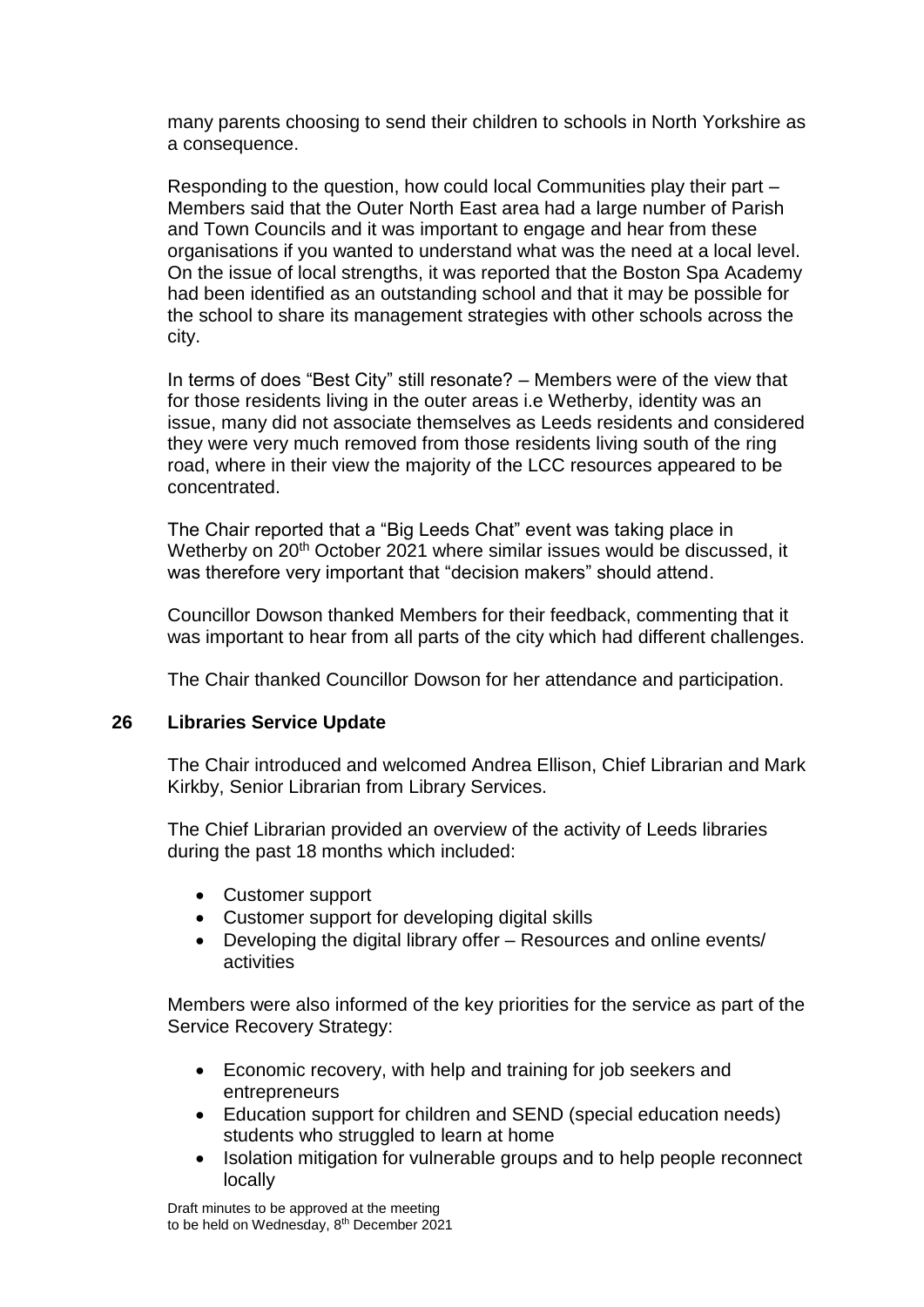- Digital inclusion for residents who lack IT skills or who have no access to the Internet
- Cultural partnership to help local artists and arts organisations to continue their work

Members acknowledged the vast majority of the service was based centrally, but what were the plans for outer areas and in particular the older population in those areas.

Members were informed that the Library Service did have a fleet of buses which were used as mobile libraries, currently these buses were being used as vaccination buses but as the services returned to more normal working, the mobile library services would resume. It was also reported that a library services was operational in the various Community hubs.

Members queried how audio books were accessed through the Library Service and also how newspapers could be accessed.

In responding the Chief Librarian said some newspapers, including the YEP could be accessed by downloading the Libraries App on the Council Website (Via press reader). There was also a well-established database of audio books and again this could be accessed by downloading the Libraries App.

Members suggested that the older population need to be encouraged to use local libraries and be offered training on computers/ digital devices, the possible use of family history/ Leodis as a way of creating interest.

Councillor Robinson said there was a proposal to run a pilot programme for digital skills in the Scholes Library to raise awareness of the Library Service. If the pilot is successful the scheme could be tried in other areas, creating digital health clubs.

Members asked if there was much work undertaken with schools.

The Chief Librarian said the Library Service operated a Schools Library Service. Members were informed that during the pandemic the service operated on- line, but as more normal working resumes children will be reacquainted with libraries, getting them into Libraries as "real members"

Councillor Lamb requested if the experience of the Library Service could be sought in promoting/ advertising the 200<sup>th</sup> Anniversary of the sale of Wetherby. Councillor Lamb said it was intended to deliver a project that would showcase the history of Wetherby over the past 200 years through the use of historic photographs, archive material and maps, progressing through to more modern times and the use of drone footage and virtual tours. Once completed the project would deliver an historic record of Wetherby covering the last 200 years.

In responding the Chief Librarian said the service may be able to offer its knowledge and experience where necessary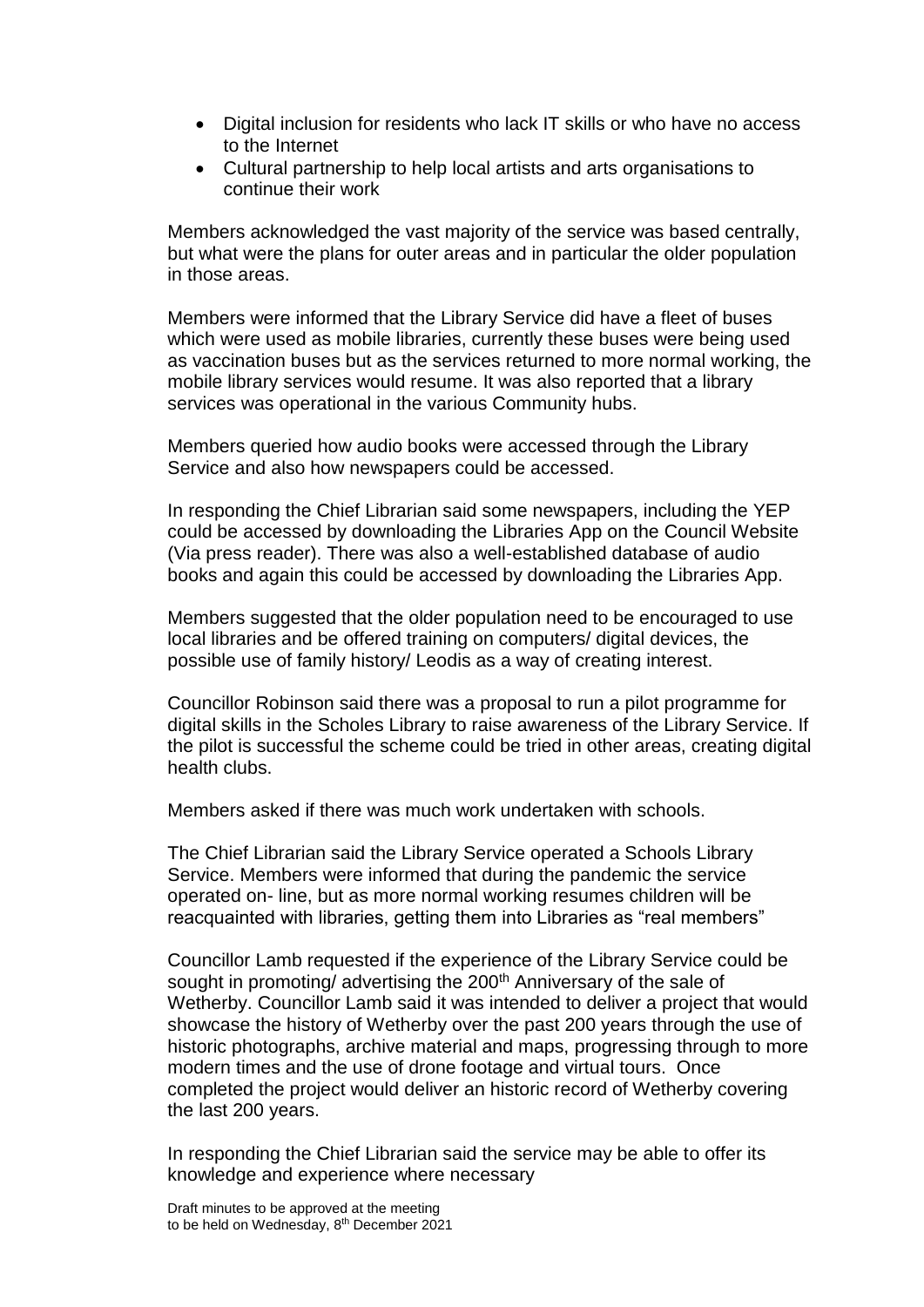The Chair thanked Officers for their attendance and contributions.

**RESOLVED** – That the contents of the report be noted.

### **27 Considerations Regarding the Harmful Environmental Effects of Motorways**

The Chair introduced and welcomed Richard Crowther, Team Leader, Environmental Advisory Team, City Development.

Mr Crowther explained that this Joint Report by the Chief Officer Highways & Transportation and the Chief Planning Officer had been prepared following representations to this Committee by a Bramham resident, concerned about the environmental impacts associated with the motorway network, particularly noise and air quality within the Outer North East Community area and the policies of Leeds City Council for mitigating the impacts on local residents.

Referring to air quality Mr Crowther said the monitoring data showed pollution levels associated with motorways tend to be a greater concern within urban areas, where the background concentrations were higher due to a greater number of other contributing sources. He said in more rural areas, general background concentrations of NO2 were comparatively low and consequently only those properties which were very close to the road were at risk of exceeding the objective levels.

Members were informed that previous monitoring and assessment reviews had concluded that there were no existing properties close enough to the A1(M) within the Leeds District considered to be at risk of exceeding the objective levels.

On the issue of environmental noise management, Mr Crowther explained that noise arising from transport sources, such as Aircraft, Rail and Road vehicles operating in an "ordinary" and lawful manner was specifically exempt from being classed as a statutory nuisance. In the case of Motorways, Highways England were classed as the relevant highway authority and classed as the "noise maker", whilst Local Authorities were classed as the "noise receiver".

The mechanisms available for to manage road traffic noise include:

- Use of low noise road surfacing
- Traffic management such speed limits or vehicle-type restrictions.
- Congestion Management.
- Noise barriers / landscaping.
- Provision of Acoustic glazing

Following the last round of noise mapping published in 2019, Highways England undertook to continue their previous policy of using "low noise" surfacing where there are properties identified as being exposed to the highest noise levels as a result of one of their roads. Members were informed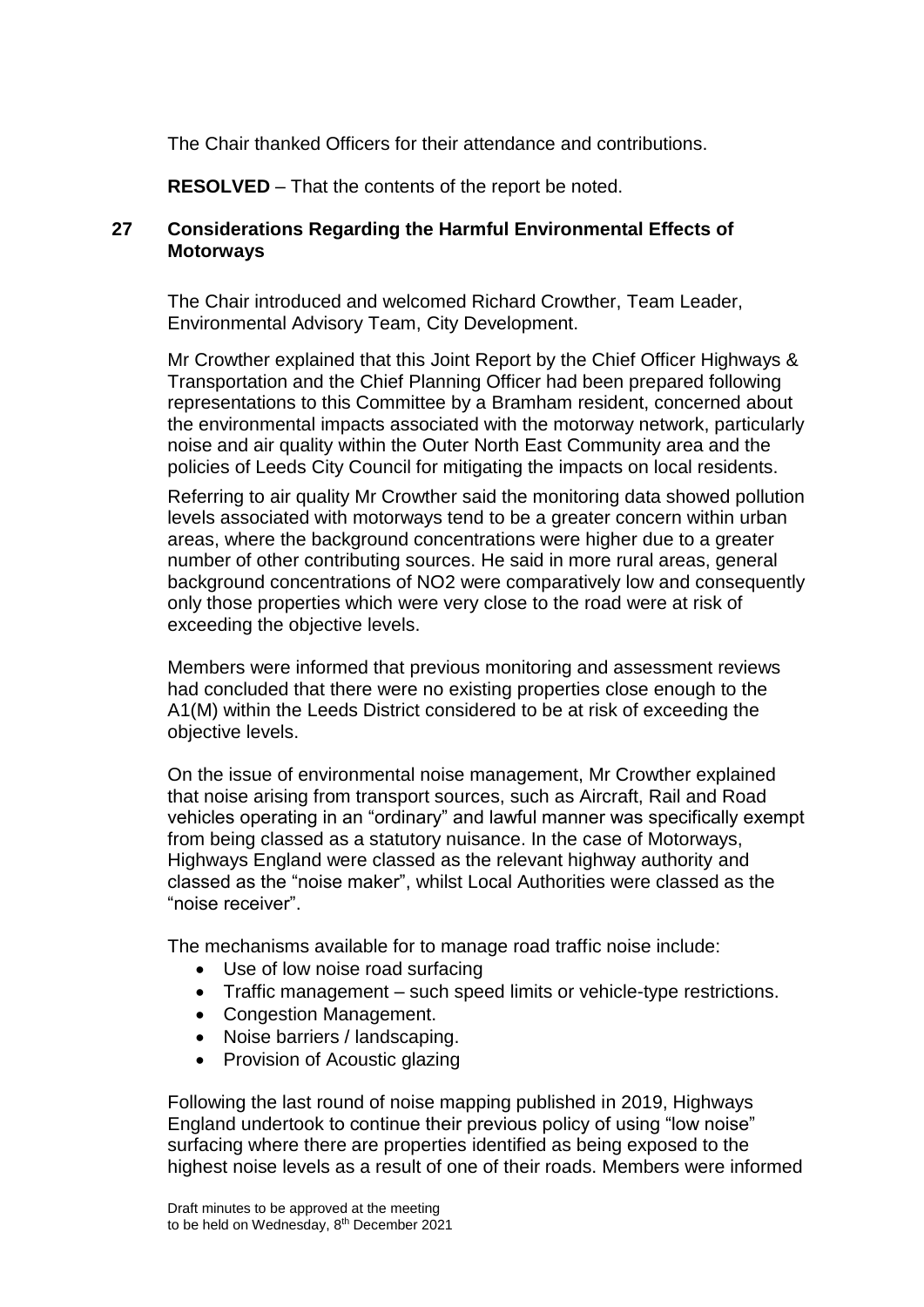that low noise surfacing also has the benefit of improving the noise exposure for all residents regardless of the noise levels they would otherwise be exposed to. However, low noise surfacing was significantly more expensive than tradition road surfaces and consequently, Highways England had only committed to use it when the existing surfacing requires replacement as part of normal maintenance requirements. As the "noise receiver" Leeds City Council has assessed that the policy as being reasonable and proportionate.

It was reported that in relation to the Outer North East Leeds area, 4 of the 6 lanes of the A1(M) carriageway had now been replaced with low noise surfacing for the majority, if not all, of its route north of the A64

Members asked why had all lanes of the A1(M) carriageway not been replaced with low noise surfacing.

In responding Mr Crowther said there were no properties in close proximity to the motorway at the Bramham section so low noise surfacing was not a priority. It was also reported that the existing surface materials for this section of road were also very robust.

Members referred to the East Leeds Orbital Road (ELOR) and queried if low noise surfacing would be used for sections of this road.

Members were informed this was a new road and would be in close proximity to new housing development so some mitigation measures would be introduced.

Referring to the Environmental Noise Directive, Members requested if the Committee could be informed of any proposed changes.

The Chair thanked Mr Crowther for his attendance and contribution

**RESOLVED** – That the contents of the report be noted.

### **28 Outer North East Community Committee - Update Report**

The Head of Locality Partnerships submitted a report which provided an update on the work of the Communities Team and the work it was engaged in, based on priorities identified by the Community Committee. The report provided Members with an opportunity to ask questions, or to request a more detailed report on a particular issue.

Members noted the report provided regular updates on some of the key activities between Community Committee meetings and functions delegated to Community Committees, Community Champions roles, community engagement, partnership and locality working.

It was reported that conversations would be taking place shortly with Members regarding Youth Activity Funding for 2022/23.